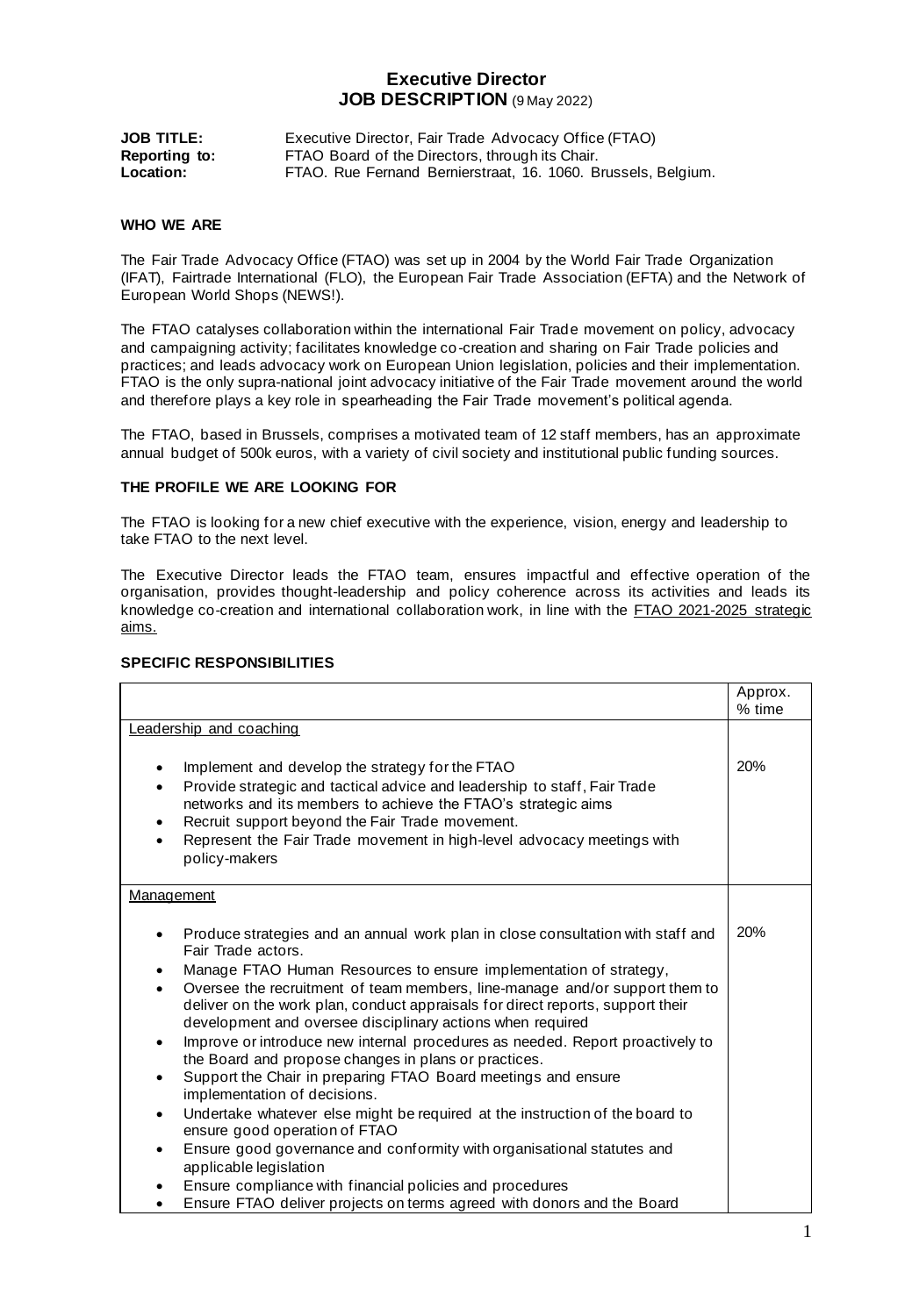| Fund-raising and finance management                                                                                                                                                                                                                                                                                                                                                                                                                                                                          |     |
|--------------------------------------------------------------------------------------------------------------------------------------------------------------------------------------------------------------------------------------------------------------------------------------------------------------------------------------------------------------------------------------------------------------------------------------------------------------------------------------------------------------|-----|
| Coordinate fundraising activities, including proactive scouting and developing<br>$\bullet$<br>contacts with donors, supported by team members or external fundraising<br>experts drafting specific funding bids<br>Manage budget, including decisions on all means to pursue financial efficiency<br>$\bullet$<br>and ensure financial sustainability<br>Oversee management of financial records and ensure they are audited yearly                                                                         |     |
| Thought-leadership and knowledge co-creation                                                                                                                                                                                                                                                                                                                                                                                                                                                                 |     |
| Identifying priority issues for the Fair Trade movement where thought-<br>$\bullet$<br>leadership and knowledge co-creation may be most useful<br>Oversee team or consultants developing specific knowledge co-creation<br>$\bullet$<br>projects<br>Proactive create structural cooperation with researchers interested in Fair<br>$\bullet$<br>Trade Public Policies, Local Fair Trade and other strategic matters for Fair<br>Trade movement                                                               |     |
| International collaboration                                                                                                                                                                                                                                                                                                                                                                                                                                                                                  |     |
| Working closely with the Advocacy Direcor, pro-actively seek synergies and<br>opportunities for cooperation in the field of advocacy between WFTO (Europe<br>and Global), Fairtrade International as well as national and regional Fair Trade<br>movement platforms<br>Creating and contributing to relevant networks with relevance to the FTAOs<br>organizational aims.<br>Oversee cooperation with national governments globally, in cooperation with<br>$\bullet$<br>relevant Fair Trade movement actors | 15% |
| Communications                                                                                                                                                                                                                                                                                                                                                                                                                                                                                               |     |
| Oversee the FTAO communications with internal and external stakeholders<br>Write articles for FTAO publications and other outlets, annual report.<br>$\bullet$<br>Serve as key spokesperson for media                                                                                                                                                                                                                                                                                                        |     |

# PERSONAL REQUIREMENTS

Level of education

A minimum of Master's degree in Law, International Development, International Relations, Public Policy, Political Science or similar disciplines. A combination of a Bachelor's degree and at least 8 years of experience may substitute.

# Knowledge / Job Specific Competencies:

#### *Essential:*

- At least 8 years' experience in a related field including a minimum of 3 years' experience working at a senior level in the areas of organisational development, policy, advocacy or research including staff and budget management.
- Proven management and leadership skills
- Knowledge of Fair Trade and related ESG movements
- Experience in working collaboratively within network-type structures
- Experience in project development and fundraising
- Experience of working in multi-stakeholder environments

# *Desirable:*

- Strong network in the trade / development / human rights / policy inf luencing sectors